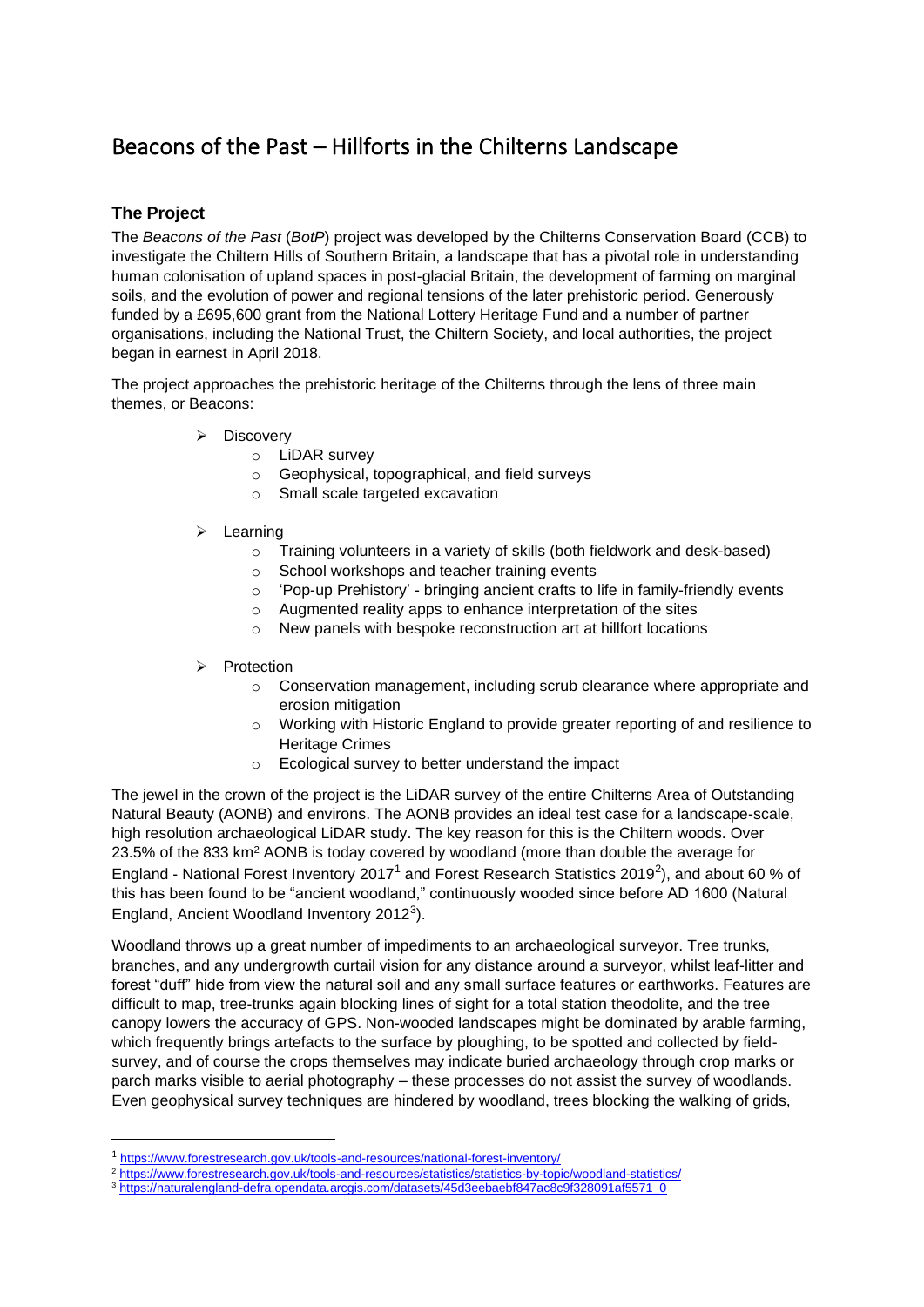and the soil disturbance caused by roots and tree-throws masking clear reading of the data. Archaeological excavation within woodland is made significantly more difficult by having to dig around and cut tree roots, the obstruction of trees, and the damage root and woodland animal activity causes to stratigraphy. Woodland, in short, presents a great many challenges to archaeologists.

Environment Agency (EA) LiDAR data has wide, and growing coverage of the UK. Initial coverage has focused on areas where flood risk was present. As a result upland zones, which often retain the greatest potential for survival of prehistoric archaeology, including Iron Age hillforts, Bronze Age tumuli, Neolithic long barrows, and prehistoric field systems, have been excluded from such flights.

In the Chilterns, large areas are still yet to be surveyed by EA, with completion planned by 2021. The EA data which does exist for the region has often been flown at 1m resolution. At this resolution many archaeological features are not identifiable. This is particularly exacerbated under tree cover, where ground point densities are inevitably lower than for open ground.

A bespoke LiDAR dataset was therefore viewed as being of great benefit for enriching the understanding of this landscape, and through funding from the National Lottery Heritage Fund and other partners, **the largest bespoke high-resolution archaeological LiDAR survey yet undertaken in the UK was commissioned**. Encompassing 1400 km<sup>2</sup> (Figure 1) and flown at a minimum resolution of 16ppm, extending to 27ppm in open ground, utilising the Riegl Q1560 LiDAR sensor, the survey offers not only the potential to reveal hundreds of new archaeological sites, but also in keeping with the mission of the CCB, point cloud data can be used to record and monitor tree canopy and hedgerow health.

Where the data overlaps with EA existing data, comparisons can be made to observe erosion and monument preservation between the EA survey and the project's, and any future re-flying of the region by the EA can also be used for comparison to the *BotP* survey.



*Figure 1 Location of Chilterns Hills in the United Kingdom; lined area is the coverage of LiDAR survey. © CCB; basemap © Crown copyright*